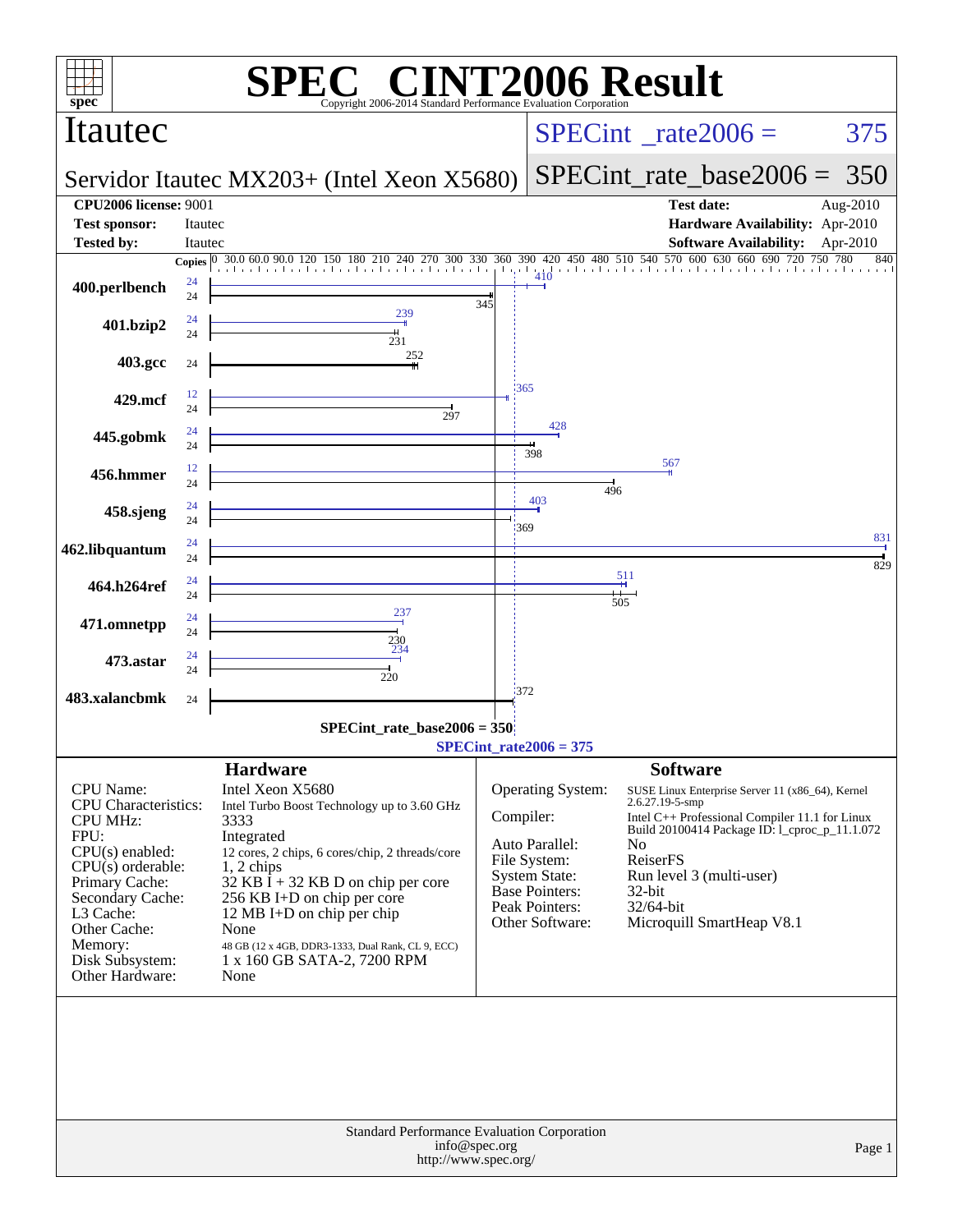

#### Itautec

### SPECint rate $2006 = 375$

Servidor Itautec MX203+ (Intel Xeon X5680)

[SPECint\\_rate\\_base2006 =](http://www.spec.org/auto/cpu2006/Docs/result-fields.html#SPECintratebase2006) 350

**[CPU2006 license:](http://www.spec.org/auto/cpu2006/Docs/result-fields.html#CPU2006license)** 9001 **[Test date:](http://www.spec.org/auto/cpu2006/Docs/result-fields.html#Testdate)** Aug-2010

**[Test sponsor:](http://www.spec.org/auto/cpu2006/Docs/result-fields.html#Testsponsor)** Itautec **[Hardware Availability:](http://www.spec.org/auto/cpu2006/Docs/result-fields.html#HardwareAvailability)** Apr-2010 **[Tested by:](http://www.spec.org/auto/cpu2006/Docs/result-fields.html#Testedby)** Itautec **[Software Availability:](http://www.spec.org/auto/cpu2006/Docs/result-fields.html#SoftwareAvailability)** Apr-2010

#### **[Results Table](http://www.spec.org/auto/cpu2006/Docs/result-fields.html#ResultsTable)**

|                  | <b>Base</b>   |                                                                                                          |       |                |            |                |            | <b>Peak</b>   |                |              |                |              |                |              |
|------------------|---------------|----------------------------------------------------------------------------------------------------------|-------|----------------|------------|----------------|------------|---------------|----------------|--------------|----------------|--------------|----------------|--------------|
| <b>Benchmark</b> | <b>Copies</b> | <b>Seconds</b>                                                                                           | Ratio | <b>Seconds</b> | Ratio      | <b>Seconds</b> | Ratio      | <b>Copies</b> | <b>Seconds</b> | <b>Ratio</b> | <b>Seconds</b> | <b>Ratio</b> | <b>Seconds</b> | <b>Ratio</b> |
| 400.perlbench    | 24            | 681                                                                                                      | 345   | 680            | <b>345</b> | 675            | 347        | 24            | 601            | 390          | 570            | 412          | 571            | 410          |
| 401.bzip2        | 24            | 1023                                                                                                     | 226   | 1003           | 231        | 1004           | 231        | 24            | 970            | 239          | 968            | 239          | 962            | 241          |
| $403.\text{gcc}$ | 24            | 757                                                                                                      | 255   | 768            | 252        | 774            | 250        | 24            | 757            | 255          | 768            | 252          | 774            | 250          |
| $429$ .mcf       | 24            | 736                                                                                                      | 298   | 738            | 296        | 738            | 297        | 12            | 300            | 364          | 300            | 365          | 299            | 366          |
| $445$ .gobmk     | 24            | 633                                                                                                      | 398   | 640            | 393        | 632            | 398        | 24            | 587            | 429          | 588            | 428          | 589            | 428          |
| 456.hmmer        | 24            | 450                                                                                                      | 497   | 452            | 495        | 451            | 496        | 12            | 197            | 567          | 198            | 565          | 197            | 568          |
| $458$ .sjeng     | 24            | 787                                                                                                      | 369   | 786            | 369        | 786            | 369        | 24            | 717            | 405          | 721            | 403          | 720            | <b>403</b>   |
| 462.libquantum   | 24            | 600                                                                                                      | 829   | 600            | 829        | 601            | 828        | 24            | 598            | 831          | 598            | 831          | 599            | 831          |
| 464.h264ref      | 24            | 1014                                                                                                     | 524   | 1070           | 496        | 1051           | 505        | 24            | 1050           | 506          | 1037           | 512          | 1039           | 511          |
| 471.omnetpp      | 24            | 653                                                                                                      | 230   | 653            | 230        | 653            | <b>230</b> | 24            | 634            | 237          | 634            | 237          | 634            | 237          |
| $473$ . astar    | 24            | 762                                                                                                      | 221   | 764            | 220        | 765            | 220        | 24            | 720            | 234          | 721            | 234          | 721            | 234          |
| 483.xalancbmk    | 24            | 445                                                                                                      | 372   | 445            | 372        | 444            | 373I       | 24            | 445            | 372          | 445            | 372          | 444            | 373          |
|                  |               | Results appear in the order in which they were run. Bold underlined text indicates a median measurement. |       |                |            |                |            |               |                |              |                |              |                |              |

#### **[Submit Notes](http://www.spec.org/auto/cpu2006/Docs/result-fields.html#SubmitNotes)**

The config file option 'submit' was used. numactl was used to bind copies to the cores

#### **[Operating System Notes](http://www.spec.org/auto/cpu2006/Docs/result-fields.html#OperatingSystemNotes)**

'ulimit -s unlimited' was used to set the stacksize to unlimited prior to run.

#### **[General Notes](http://www.spec.org/auto/cpu2006/Docs/result-fields.html#GeneralNotes)**

This result was measured on the Servidor Itautec MX223+. The Servidor Itautec MX223+, the Servidor Itautec MX224 and the Servidor Itautec MX203+ are electronically equivalent.

## **[Base Compiler Invocation](http://www.spec.org/auto/cpu2006/Docs/result-fields.html#BaseCompilerInvocation)**

[C benchmarks](http://www.spec.org/auto/cpu2006/Docs/result-fields.html#Cbenchmarks): [icc -m32](http://www.spec.org/cpu2006/results/res2010q3/cpu2006-20100816-12928.flags.html#user_CCbase_intel_icc_32bit_5ff4a39e364c98233615fdd38438c6f2)

[C++ benchmarks:](http://www.spec.org/auto/cpu2006/Docs/result-fields.html#CXXbenchmarks) [icpc -m32](http://www.spec.org/cpu2006/results/res2010q3/cpu2006-20100816-12928.flags.html#user_CXXbase_intel_icpc_32bit_4e5a5ef1a53fd332b3c49e69c3330699)

> Standard Performance Evaluation Corporation [info@spec.org](mailto:info@spec.org) <http://www.spec.org/>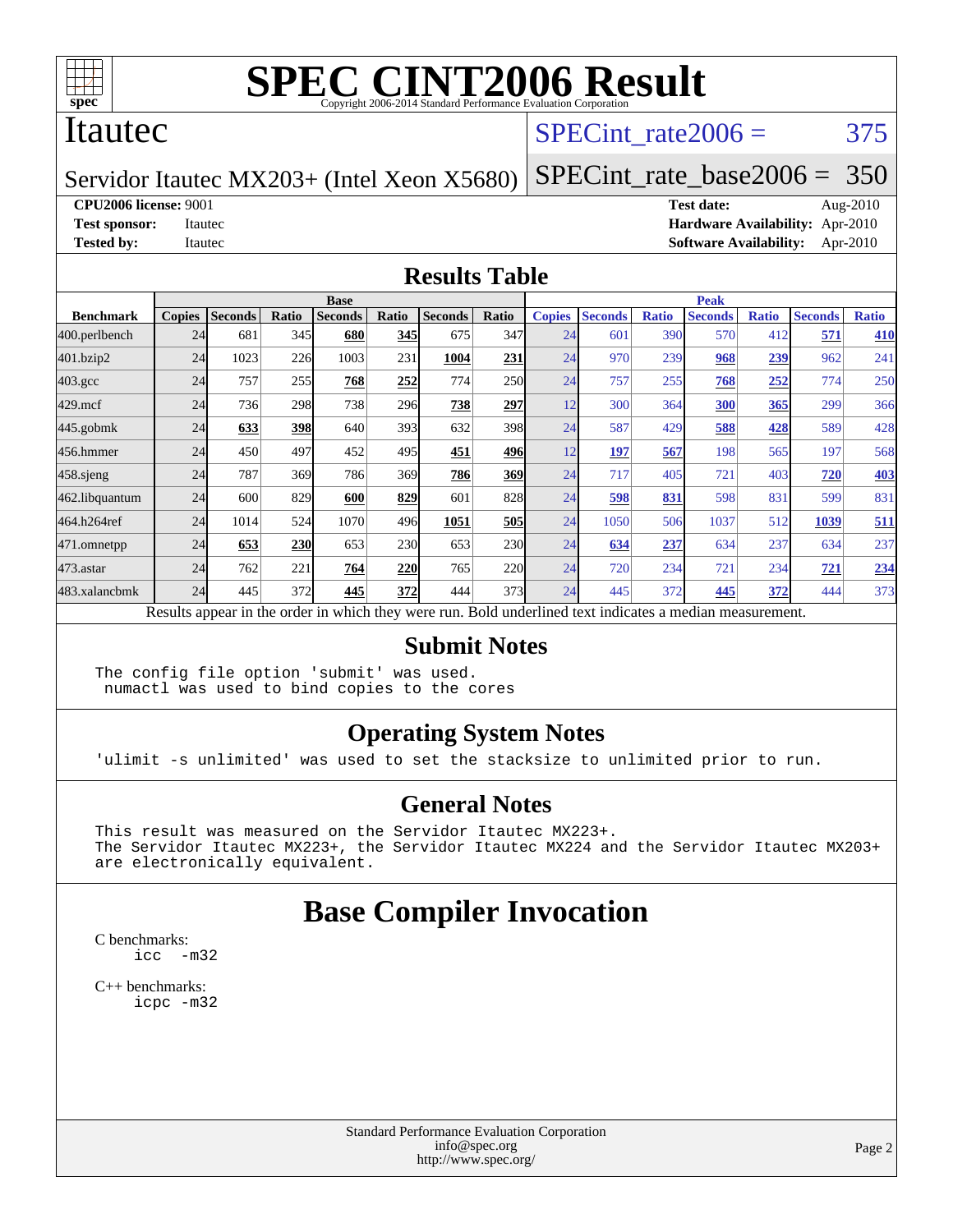

#### Itautec

SPECint rate $2006 = 375$ 

Servidor Itautec MX203+ (Intel Xeon X5680) [SPECint\\_rate\\_base2006 =](http://www.spec.org/auto/cpu2006/Docs/result-fields.html#SPECintratebase2006) 350

**[CPU2006 license:](http://www.spec.org/auto/cpu2006/Docs/result-fields.html#CPU2006license)** 9001 **[Test date:](http://www.spec.org/auto/cpu2006/Docs/result-fields.html#Testdate)** Aug-2010 **[Test sponsor:](http://www.spec.org/auto/cpu2006/Docs/result-fields.html#Testsponsor)** Itautec **[Hardware Availability:](http://www.spec.org/auto/cpu2006/Docs/result-fields.html#HardwareAvailability)** Apr-2010 **[Tested by:](http://www.spec.org/auto/cpu2006/Docs/result-fields.html#Testedby)** Itautec **[Software Availability:](http://www.spec.org/auto/cpu2006/Docs/result-fields.html#SoftwareAvailability)** Apr-2010

## **[Base Portability Flags](http://www.spec.org/auto/cpu2006/Docs/result-fields.html#BasePortabilityFlags)**

 400.perlbench: [-DSPEC\\_CPU\\_LINUX\\_IA32](http://www.spec.org/cpu2006/results/res2010q3/cpu2006-20100816-12928.flags.html#b400.perlbench_baseCPORTABILITY_DSPEC_CPU_LINUX_IA32) 462.libquantum: [-DSPEC\\_CPU\\_LINUX](http://www.spec.org/cpu2006/results/res2010q3/cpu2006-20100816-12928.flags.html#b462.libquantum_baseCPORTABILITY_DSPEC_CPU_LINUX) 483.xalancbmk: [-DSPEC\\_CPU\\_LINUX](http://www.spec.org/cpu2006/results/res2010q3/cpu2006-20100816-12928.flags.html#b483.xalancbmk_baseCXXPORTABILITY_DSPEC_CPU_LINUX)

**[Base Optimization Flags](http://www.spec.org/auto/cpu2006/Docs/result-fields.html#BaseOptimizationFlags)**

[C benchmarks](http://www.spec.org/auto/cpu2006/Docs/result-fields.html#Cbenchmarks):

[-xSSE4.2](http://www.spec.org/cpu2006/results/res2010q3/cpu2006-20100816-12928.flags.html#user_CCbase_f-xSSE42_f91528193cf0b216347adb8b939d4107) [-ipo](http://www.spec.org/cpu2006/results/res2010q3/cpu2006-20100816-12928.flags.html#user_CCbase_f-ipo) [-O3](http://www.spec.org/cpu2006/results/res2010q3/cpu2006-20100816-12928.flags.html#user_CCbase_f-O3) [-no-prec-div](http://www.spec.org/cpu2006/results/res2010q3/cpu2006-20100816-12928.flags.html#user_CCbase_f-no-prec-div) [-static](http://www.spec.org/cpu2006/results/res2010q3/cpu2006-20100816-12928.flags.html#user_CCbase_f-static) [-opt-prefetch](http://www.spec.org/cpu2006/results/res2010q3/cpu2006-20100816-12928.flags.html#user_CCbase_f-opt-prefetch)

[C++ benchmarks:](http://www.spec.org/auto/cpu2006/Docs/result-fields.html#CXXbenchmarks)

[-xSSE4.2](http://www.spec.org/cpu2006/results/res2010q3/cpu2006-20100816-12928.flags.html#user_CXXbase_f-xSSE42_f91528193cf0b216347adb8b939d4107) [-ipo](http://www.spec.org/cpu2006/results/res2010q3/cpu2006-20100816-12928.flags.html#user_CXXbase_f-ipo) [-O3](http://www.spec.org/cpu2006/results/res2010q3/cpu2006-20100816-12928.flags.html#user_CXXbase_f-O3) [-no-prec-div](http://www.spec.org/cpu2006/results/res2010q3/cpu2006-20100816-12928.flags.html#user_CXXbase_f-no-prec-div) [-opt-prefetch](http://www.spec.org/cpu2006/results/res2010q3/cpu2006-20100816-12928.flags.html#user_CXXbase_f-opt-prefetch) [-Wl,-z,muldefs](http://www.spec.org/cpu2006/results/res2010q3/cpu2006-20100816-12928.flags.html#user_CXXbase_link_force_multiple1_74079c344b956b9658436fd1b6dd3a8a) [-L/home/richard/sh/SmartHeap\\_8.1/lib -lsmartheap](http://www.spec.org/cpu2006/results/res2010q3/cpu2006-20100816-12928.flags.html#user_CXXbase_SmartHeap_ca89174614665f48817f3d388ddc383c)

## **[Base Other Flags](http://www.spec.org/auto/cpu2006/Docs/result-fields.html#BaseOtherFlags)**

[C benchmarks](http://www.spec.org/auto/cpu2006/Docs/result-fields.html#Cbenchmarks):

403.gcc: [-Dalloca=\\_alloca](http://www.spec.org/cpu2006/results/res2010q3/cpu2006-20100816-12928.flags.html#b403.gcc_baseEXTRA_CFLAGS_Dalloca_be3056838c12de2578596ca5467af7f3)

## **[Peak Compiler Invocation](http://www.spec.org/auto/cpu2006/Docs/result-fields.html#PeakCompilerInvocation)**

[C benchmarks \(except as noted below\)](http://www.spec.org/auto/cpu2006/Docs/result-fields.html#Cbenchmarksexceptasnotedbelow):

[icc -m32](http://www.spec.org/cpu2006/results/res2010q3/cpu2006-20100816-12928.flags.html#user_CCpeak_intel_icc_32bit_5ff4a39e364c98233615fdd38438c6f2)

401.bzip2: [icc -m64](http://www.spec.org/cpu2006/results/res2010q3/cpu2006-20100816-12928.flags.html#user_peakCCLD401_bzip2_intel_icc_64bit_bda6cc9af1fdbb0edc3795bac97ada53)

456.hmmer: [icc -m64](http://www.spec.org/cpu2006/results/res2010q3/cpu2006-20100816-12928.flags.html#user_peakCCLD456_hmmer_intel_icc_64bit_bda6cc9af1fdbb0edc3795bac97ada53)

458.sjeng: [icc -m64](http://www.spec.org/cpu2006/results/res2010q3/cpu2006-20100816-12928.flags.html#user_peakCCLD458_sjeng_intel_icc_64bit_bda6cc9af1fdbb0edc3795bac97ada53)

462.libquantum: [icc -m64](http://www.spec.org/cpu2006/results/res2010q3/cpu2006-20100816-12928.flags.html#user_peakCCLD462_libquantum_intel_icc_64bit_bda6cc9af1fdbb0edc3795bac97ada53)

[C++ benchmarks \(except as noted below\):](http://www.spec.org/auto/cpu2006/Docs/result-fields.html#CXXbenchmarksexceptasnotedbelow) [icpc -m32](http://www.spec.org/cpu2006/results/res2010q3/cpu2006-20100816-12928.flags.html#user_CXXpeak_intel_icpc_32bit_4e5a5ef1a53fd332b3c49e69c3330699)

473.astar: [icpc -m64](http://www.spec.org/cpu2006/results/res2010q3/cpu2006-20100816-12928.flags.html#user_peakCXXLD473_astar_intel_icpc_64bit_fc66a5337ce925472a5c54ad6a0de310)

## **[Peak Portability Flags](http://www.spec.org/auto/cpu2006/Docs/result-fields.html#PeakPortabilityFlags)**

 400.perlbench: [-DSPEC\\_CPU\\_LINUX\\_IA32](http://www.spec.org/cpu2006/results/res2010q3/cpu2006-20100816-12928.flags.html#b400.perlbench_peakCPORTABILITY_DSPEC_CPU_LINUX_IA32) 401.bzip2: [-DSPEC\\_CPU\\_LP64](http://www.spec.org/cpu2006/results/res2010q3/cpu2006-20100816-12928.flags.html#suite_peakCPORTABILITY401_bzip2_DSPEC_CPU_LP64)

Continued on next page

Standard Performance Evaluation Corporation [info@spec.org](mailto:info@spec.org) <http://www.spec.org/>

Page 3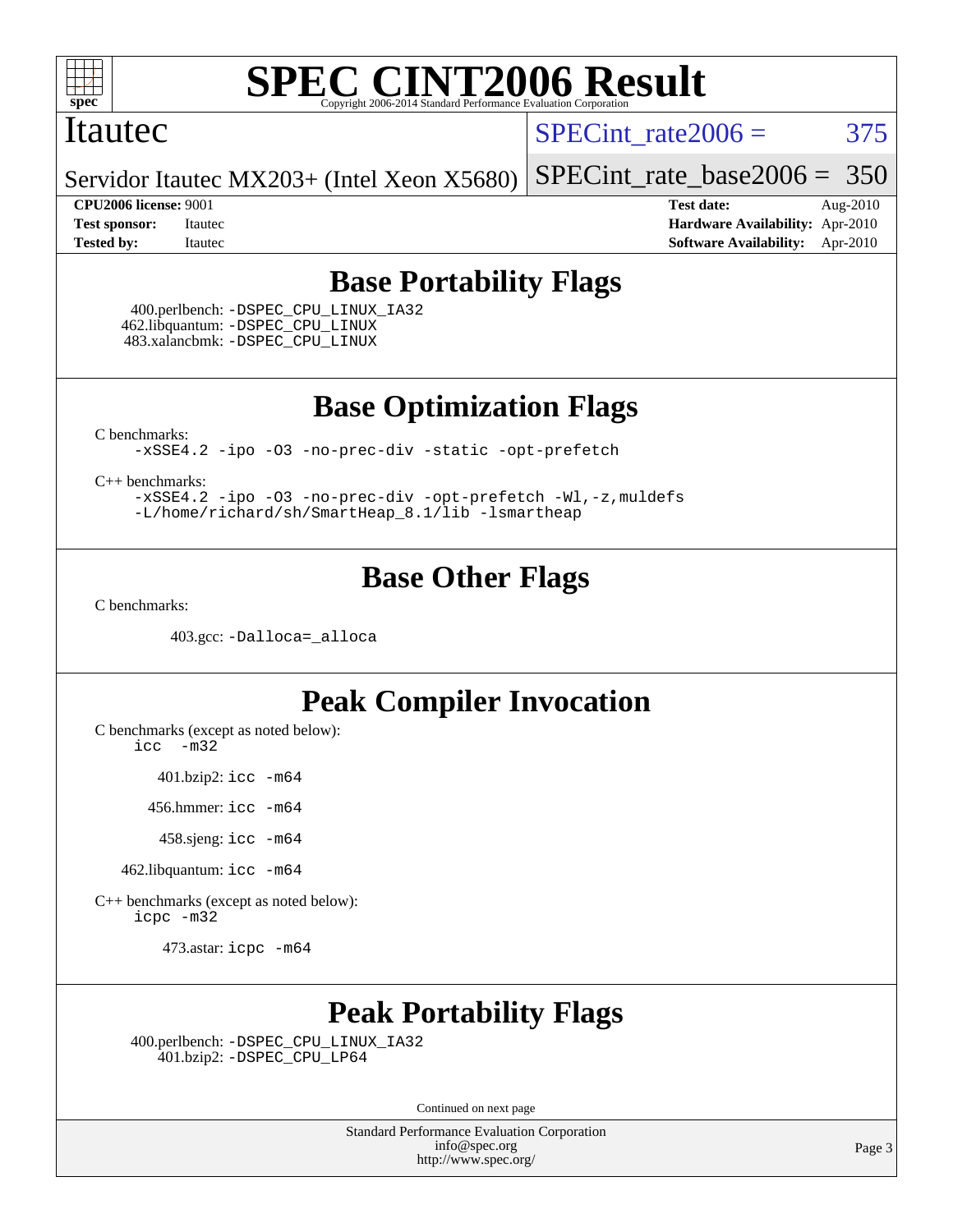

#### Itautec

SPECint rate $2006 = 375$ 

Servidor Itautec MX203+ (Intel Xeon X5680)

[SPECint\\_rate\\_base2006 =](http://www.spec.org/auto/cpu2006/Docs/result-fields.html#SPECintratebase2006) 350

**[CPU2006 license:](http://www.spec.org/auto/cpu2006/Docs/result-fields.html#CPU2006license)** 9001 **[Test date:](http://www.spec.org/auto/cpu2006/Docs/result-fields.html#Testdate)** Aug-2010 **[Test sponsor:](http://www.spec.org/auto/cpu2006/Docs/result-fields.html#Testsponsor)** Itautec **[Hardware Availability:](http://www.spec.org/auto/cpu2006/Docs/result-fields.html#HardwareAvailability)** Apr-2010 **[Tested by:](http://www.spec.org/auto/cpu2006/Docs/result-fields.html#Testedby)** Itautec **[Software Availability:](http://www.spec.org/auto/cpu2006/Docs/result-fields.html#SoftwareAvailability)** Apr-2010

# **[Peak Portability Flags \(Continued\)](http://www.spec.org/auto/cpu2006/Docs/result-fields.html#PeakPortabilityFlags)**

 456.hmmer: [-DSPEC\\_CPU\\_LP64](http://www.spec.org/cpu2006/results/res2010q3/cpu2006-20100816-12928.flags.html#suite_peakCPORTABILITY456_hmmer_DSPEC_CPU_LP64) 458.sjeng: [-DSPEC\\_CPU\\_LP64](http://www.spec.org/cpu2006/results/res2010q3/cpu2006-20100816-12928.flags.html#suite_peakCPORTABILITY458_sjeng_DSPEC_CPU_LP64) 462.libquantum: [-DSPEC\\_CPU\\_LP64](http://www.spec.org/cpu2006/results/res2010q3/cpu2006-20100816-12928.flags.html#suite_peakCPORTABILITY462_libquantum_DSPEC_CPU_LP64) [-DSPEC\\_CPU\\_LINUX](http://www.spec.org/cpu2006/results/res2010q3/cpu2006-20100816-12928.flags.html#b462.libquantum_peakCPORTABILITY_DSPEC_CPU_LINUX) 473.astar: [-DSPEC\\_CPU\\_LP64](http://www.spec.org/cpu2006/results/res2010q3/cpu2006-20100816-12928.flags.html#suite_peakCXXPORTABILITY473_astar_DSPEC_CPU_LP64) 483.xalancbmk: [-DSPEC\\_CPU\\_LINUX](http://www.spec.org/cpu2006/results/res2010q3/cpu2006-20100816-12928.flags.html#b483.xalancbmk_peakCXXPORTABILITY_DSPEC_CPU_LINUX)

# **[Peak Optimization Flags](http://www.spec.org/auto/cpu2006/Docs/result-fields.html#PeakOptimizationFlags)**

[C benchmarks](http://www.spec.org/auto/cpu2006/Docs/result-fields.html#Cbenchmarks):

Standard Performance Evaluation Corporation [info@spec.org](mailto:info@spec.org) <http://www.spec.org/> Page 4 400.perlbench: [-xSSE4.2](http://www.spec.org/cpu2006/results/res2010q3/cpu2006-20100816-12928.flags.html#user_peakPASS2_CFLAGSPASS2_LDCFLAGS400_perlbench_f-xSSE42_f91528193cf0b216347adb8b939d4107)(pass 2) [-prof-gen](http://www.spec.org/cpu2006/results/res2010q3/cpu2006-20100816-12928.flags.html#user_peakPASS1_CFLAGSPASS1_LDCFLAGS400_perlbench_prof_gen_e43856698f6ca7b7e442dfd80e94a8fc)(pass 1) [-ipo](http://www.spec.org/cpu2006/results/res2010q3/cpu2006-20100816-12928.flags.html#user_peakPASS2_CFLAGSPASS2_LDCFLAGS400_perlbench_f-ipo)(pass 2) [-O3](http://www.spec.org/cpu2006/results/res2010q3/cpu2006-20100816-12928.flags.html#user_peakPASS2_CFLAGSPASS2_LDCFLAGS400_perlbench_f-O3)(pass 2) [-no-prec-div](http://www.spec.org/cpu2006/results/res2010q3/cpu2006-20100816-12928.flags.html#user_peakPASS2_CFLAGSPASS2_LDCFLAGS400_perlbench_f-no-prec-div)(pass 2) [-static](http://www.spec.org/cpu2006/results/res2010q3/cpu2006-20100816-12928.flags.html#user_peakPASS2_CFLAGSPASS2_LDCFLAGS400_perlbench_f-static)(pass 2) [-prof-use](http://www.spec.org/cpu2006/results/res2010q3/cpu2006-20100816-12928.flags.html#user_peakPASS2_CFLAGSPASS2_LDCFLAGS400_perlbench_prof_use_bccf7792157ff70d64e32fe3e1250b55)(pass 2) [-ansi-alias](http://www.spec.org/cpu2006/results/res2010q3/cpu2006-20100816-12928.flags.html#user_peakCOPTIMIZE400_perlbench_f-ansi-alias) 401.bzip2: [-xSSE4.2](http://www.spec.org/cpu2006/results/res2010q3/cpu2006-20100816-12928.flags.html#user_peakPASS2_CFLAGSPASS2_LDCFLAGS401_bzip2_f-xSSE42_f91528193cf0b216347adb8b939d4107)(pass 2) [-prof-gen](http://www.spec.org/cpu2006/results/res2010q3/cpu2006-20100816-12928.flags.html#user_peakPASS1_CFLAGSPASS1_LDCFLAGS401_bzip2_prof_gen_e43856698f6ca7b7e442dfd80e94a8fc)(pass 1) [-ipo](http://www.spec.org/cpu2006/results/res2010q3/cpu2006-20100816-12928.flags.html#user_peakPASS2_CFLAGSPASS2_LDCFLAGS401_bzip2_f-ipo)(pass 2) [-O3](http://www.spec.org/cpu2006/results/res2010q3/cpu2006-20100816-12928.flags.html#user_peakPASS2_CFLAGSPASS2_LDCFLAGS401_bzip2_f-O3)(pass 2) [-no-prec-div](http://www.spec.org/cpu2006/results/res2010q3/cpu2006-20100816-12928.flags.html#user_peakPASS2_CFLAGSPASS2_LDCFLAGS401_bzip2_f-no-prec-div)(pass 2) [-static](http://www.spec.org/cpu2006/results/res2010q3/cpu2006-20100816-12928.flags.html#user_peakPASS2_CFLAGSPASS2_LDCFLAGS401_bzip2_f-static)(pass 2) [-prof-use](http://www.spec.org/cpu2006/results/res2010q3/cpu2006-20100816-12928.flags.html#user_peakPASS2_CFLAGSPASS2_LDCFLAGS401_bzip2_prof_use_bccf7792157ff70d64e32fe3e1250b55)(pass 2) [-opt-prefetch](http://www.spec.org/cpu2006/results/res2010q3/cpu2006-20100816-12928.flags.html#user_peakCOPTIMIZE401_bzip2_f-opt-prefetch) [-ansi-alias](http://www.spec.org/cpu2006/results/res2010q3/cpu2006-20100816-12928.flags.html#user_peakCOPTIMIZE401_bzip2_f-ansi-alias) [-auto-ilp32](http://www.spec.org/cpu2006/results/res2010q3/cpu2006-20100816-12928.flags.html#user_peakCOPTIMIZE401_bzip2_f-auto-ilp32)  $403.\text{gcc: basepeak}$  = yes 429.mcf: [-xSSE4.2](http://www.spec.org/cpu2006/results/res2010q3/cpu2006-20100816-12928.flags.html#user_peakCOPTIMIZE429_mcf_f-xSSE42_f91528193cf0b216347adb8b939d4107) [-ipo](http://www.spec.org/cpu2006/results/res2010q3/cpu2006-20100816-12928.flags.html#user_peakCOPTIMIZE429_mcf_f-ipo) [-O3](http://www.spec.org/cpu2006/results/res2010q3/cpu2006-20100816-12928.flags.html#user_peakCOPTIMIZE429_mcf_f-O3) [-no-prec-div](http://www.spec.org/cpu2006/results/res2010q3/cpu2006-20100816-12928.flags.html#user_peakCOPTIMIZE429_mcf_f-no-prec-div) [-static](http://www.spec.org/cpu2006/results/res2010q3/cpu2006-20100816-12928.flags.html#user_peakCOPTIMIZE429_mcf_f-static) [-opt-prefetch](http://www.spec.org/cpu2006/results/res2010q3/cpu2006-20100816-12928.flags.html#user_peakCOPTIMIZE429_mcf_f-opt-prefetch) 445.gobmk: [-xSSE4.2](http://www.spec.org/cpu2006/results/res2010q3/cpu2006-20100816-12928.flags.html#user_peakPASS2_CFLAGSPASS2_LDCFLAGS445_gobmk_f-xSSE42_f91528193cf0b216347adb8b939d4107)(pass 2) [-prof-gen](http://www.spec.org/cpu2006/results/res2010q3/cpu2006-20100816-12928.flags.html#user_peakPASS1_CFLAGSPASS1_LDCFLAGS445_gobmk_prof_gen_e43856698f6ca7b7e442dfd80e94a8fc)(pass 1) [-prof-use](http://www.spec.org/cpu2006/results/res2010q3/cpu2006-20100816-12928.flags.html#user_peakPASS2_CFLAGSPASS2_LDCFLAGS445_gobmk_prof_use_bccf7792157ff70d64e32fe3e1250b55)(pass 2) [-O2](http://www.spec.org/cpu2006/results/res2010q3/cpu2006-20100816-12928.flags.html#user_peakCOPTIMIZE445_gobmk_f-O2) [-ipo](http://www.spec.org/cpu2006/results/res2010q3/cpu2006-20100816-12928.flags.html#user_peakCOPTIMIZE445_gobmk_f-ipo) [-no-prec-div](http://www.spec.org/cpu2006/results/res2010q3/cpu2006-20100816-12928.flags.html#user_peakCOPTIMIZE445_gobmk_f-no-prec-div) [-ansi-alias](http://www.spec.org/cpu2006/results/res2010q3/cpu2006-20100816-12928.flags.html#user_peakCOPTIMIZE445_gobmk_f-ansi-alias) 456.hmmer: [-xSSE4.2](http://www.spec.org/cpu2006/results/res2010q3/cpu2006-20100816-12928.flags.html#user_peakCOPTIMIZE456_hmmer_f-xSSE42_f91528193cf0b216347adb8b939d4107) [-ipo](http://www.spec.org/cpu2006/results/res2010q3/cpu2006-20100816-12928.flags.html#user_peakCOPTIMIZE456_hmmer_f-ipo) [-O3](http://www.spec.org/cpu2006/results/res2010q3/cpu2006-20100816-12928.flags.html#user_peakCOPTIMIZE456_hmmer_f-O3) [-no-prec-div](http://www.spec.org/cpu2006/results/res2010q3/cpu2006-20100816-12928.flags.html#user_peakCOPTIMIZE456_hmmer_f-no-prec-div) [-static](http://www.spec.org/cpu2006/results/res2010q3/cpu2006-20100816-12928.flags.html#user_peakCOPTIMIZE456_hmmer_f-static) [-unroll2](http://www.spec.org/cpu2006/results/res2010q3/cpu2006-20100816-12928.flags.html#user_peakCOPTIMIZE456_hmmer_f-unroll_784dae83bebfb236979b41d2422d7ec2) [-ansi-alias](http://www.spec.org/cpu2006/results/res2010q3/cpu2006-20100816-12928.flags.html#user_peakCOPTIMIZE456_hmmer_f-ansi-alias) [-auto-ilp32](http://www.spec.org/cpu2006/results/res2010q3/cpu2006-20100816-12928.flags.html#user_peakCOPTIMIZE456_hmmer_f-auto-ilp32) 458.sjeng: [-xSSE4.2](http://www.spec.org/cpu2006/results/res2010q3/cpu2006-20100816-12928.flags.html#user_peakPASS2_CFLAGSPASS2_LDCFLAGS458_sjeng_f-xSSE42_f91528193cf0b216347adb8b939d4107)(pass 2) [-prof-gen](http://www.spec.org/cpu2006/results/res2010q3/cpu2006-20100816-12928.flags.html#user_peakPASS1_CFLAGSPASS1_LDCFLAGS458_sjeng_prof_gen_e43856698f6ca7b7e442dfd80e94a8fc)(pass 1) [-ipo](http://www.spec.org/cpu2006/results/res2010q3/cpu2006-20100816-12928.flags.html#user_peakPASS2_CFLAGSPASS2_LDCFLAGS458_sjeng_f-ipo)(pass 2) [-O3](http://www.spec.org/cpu2006/results/res2010q3/cpu2006-20100816-12928.flags.html#user_peakPASS2_CFLAGSPASS2_LDCFLAGS458_sjeng_f-O3)(pass 2) [-no-prec-div](http://www.spec.org/cpu2006/results/res2010q3/cpu2006-20100816-12928.flags.html#user_peakPASS2_CFLAGSPASS2_LDCFLAGS458_sjeng_f-no-prec-div)(pass 2) [-static](http://www.spec.org/cpu2006/results/res2010q3/cpu2006-20100816-12928.flags.html#user_peakPASS2_CFLAGSPASS2_LDCFLAGS458_sjeng_f-static)(pass 2) [-prof-use](http://www.spec.org/cpu2006/results/res2010q3/cpu2006-20100816-12928.flags.html#user_peakPASS2_CFLAGSPASS2_LDCFLAGS458_sjeng_prof_use_bccf7792157ff70d64e32fe3e1250b55)(pass 2) [-unroll4](http://www.spec.org/cpu2006/results/res2010q3/cpu2006-20100816-12928.flags.html#user_peakCOPTIMIZE458_sjeng_f-unroll_4e5e4ed65b7fd20bdcd365bec371b81f) [-auto-ilp32](http://www.spec.org/cpu2006/results/res2010q3/cpu2006-20100816-12928.flags.html#user_peakCOPTIMIZE458_sjeng_f-auto-ilp32) 462.libquantum: [-xSSE4.2](http://www.spec.org/cpu2006/results/res2010q3/cpu2006-20100816-12928.flags.html#user_peakCOPTIMIZE462_libquantum_f-xSSE42_f91528193cf0b216347adb8b939d4107) [-ipo](http://www.spec.org/cpu2006/results/res2010q3/cpu2006-20100816-12928.flags.html#user_peakCOPTIMIZE462_libquantum_f-ipo) [-O3](http://www.spec.org/cpu2006/results/res2010q3/cpu2006-20100816-12928.flags.html#user_peakCOPTIMIZE462_libquantum_f-O3) [-no-prec-div](http://www.spec.org/cpu2006/results/res2010q3/cpu2006-20100816-12928.flags.html#user_peakCOPTIMIZE462_libquantum_f-no-prec-div) [-static](http://www.spec.org/cpu2006/results/res2010q3/cpu2006-20100816-12928.flags.html#user_peakCOPTIMIZE462_libquantum_f-static) [-auto-ilp32](http://www.spec.org/cpu2006/results/res2010q3/cpu2006-20100816-12928.flags.html#user_peakCOPTIMIZE462_libquantum_f-auto-ilp32) [-opt-prefetch](http://www.spec.org/cpu2006/results/res2010q3/cpu2006-20100816-12928.flags.html#user_peakCOPTIMIZE462_libquantum_f-opt-prefetch) 464.h264ref: [-xSSE4.2](http://www.spec.org/cpu2006/results/res2010q3/cpu2006-20100816-12928.flags.html#user_peakPASS2_CFLAGSPASS2_LDCFLAGS464_h264ref_f-xSSE42_f91528193cf0b216347adb8b939d4107)(pass 2) [-prof-gen](http://www.spec.org/cpu2006/results/res2010q3/cpu2006-20100816-12928.flags.html#user_peakPASS1_CFLAGSPASS1_LDCFLAGS464_h264ref_prof_gen_e43856698f6ca7b7e442dfd80e94a8fc)(pass 1) [-ipo](http://www.spec.org/cpu2006/results/res2010q3/cpu2006-20100816-12928.flags.html#user_peakPASS2_CFLAGSPASS2_LDCFLAGS464_h264ref_f-ipo)(pass 2) [-O3](http://www.spec.org/cpu2006/results/res2010q3/cpu2006-20100816-12928.flags.html#user_peakPASS2_CFLAGSPASS2_LDCFLAGS464_h264ref_f-O3)(pass 2) [-no-prec-div](http://www.spec.org/cpu2006/results/res2010q3/cpu2006-20100816-12928.flags.html#user_peakPASS2_CFLAGSPASS2_LDCFLAGS464_h264ref_f-no-prec-div)(pass 2) [-static](http://www.spec.org/cpu2006/results/res2010q3/cpu2006-20100816-12928.flags.html#user_peakPASS2_CFLAGSPASS2_LDCFLAGS464_h264ref_f-static)(pass 2) [-prof-use](http://www.spec.org/cpu2006/results/res2010q3/cpu2006-20100816-12928.flags.html#user_peakPASS2_CFLAGSPASS2_LDCFLAGS464_h264ref_prof_use_bccf7792157ff70d64e32fe3e1250b55)(pass 2) [-unroll2](http://www.spec.org/cpu2006/results/res2010q3/cpu2006-20100816-12928.flags.html#user_peakCOPTIMIZE464_h264ref_f-unroll_784dae83bebfb236979b41d2422d7ec2) [-ansi-alias](http://www.spec.org/cpu2006/results/res2010q3/cpu2006-20100816-12928.flags.html#user_peakCOPTIMIZE464_h264ref_f-ansi-alias) [C++ benchmarks:](http://www.spec.org/auto/cpu2006/Docs/result-fields.html#CXXbenchmarks) 471.omnetpp: [-xSSE4.2](http://www.spec.org/cpu2006/results/res2010q3/cpu2006-20100816-12928.flags.html#user_peakPASS2_CXXFLAGSPASS2_LDCXXFLAGS471_omnetpp_f-xSSE42_f91528193cf0b216347adb8b939d4107)(pass 2) [-prof-gen](http://www.spec.org/cpu2006/results/res2010q3/cpu2006-20100816-12928.flags.html#user_peakPASS1_CXXFLAGSPASS1_LDCXXFLAGS471_omnetpp_prof_gen_e43856698f6ca7b7e442dfd80e94a8fc)(pass 1) [-ipo](http://www.spec.org/cpu2006/results/res2010q3/cpu2006-20100816-12928.flags.html#user_peakPASS2_CXXFLAGSPASS2_LDCXXFLAGS471_omnetpp_f-ipo)(pass 2) [-O3](http://www.spec.org/cpu2006/results/res2010q3/cpu2006-20100816-12928.flags.html#user_peakPASS2_CXXFLAGSPASS2_LDCXXFLAGS471_omnetpp_f-O3)(pass 2) [-no-prec-div](http://www.spec.org/cpu2006/results/res2010q3/cpu2006-20100816-12928.flags.html#user_peakPASS2_CXXFLAGSPASS2_LDCXXFLAGS471_omnetpp_f-no-prec-div)(pass 2) [-prof-use](http://www.spec.org/cpu2006/results/res2010q3/cpu2006-20100816-12928.flags.html#user_peakPASS2_CXXFLAGSPASS2_LDCXXFLAGS471_omnetpp_prof_use_bccf7792157ff70d64e32fe3e1250b55)(pass 2) [-ansi-alias](http://www.spec.org/cpu2006/results/res2010q3/cpu2006-20100816-12928.flags.html#user_peakCXXOPTIMIZE471_omnetpp_f-ansi-alias) [-opt-ra-region-strategy=block](http://www.spec.org/cpu2006/results/res2010q3/cpu2006-20100816-12928.flags.html#user_peakCXXOPTIMIZE471_omnetpp_f-opt-ra-region-strategy-block_a0a37c372d03933b2a18d4af463c1f69) [-Wl,-z,muldefs](http://www.spec.org/cpu2006/results/res2010q3/cpu2006-20100816-12928.flags.html#user_peakEXTRA_LDFLAGS471_omnetpp_link_force_multiple1_74079c344b956b9658436fd1b6dd3a8a) [-L/home/richard/sh/SmartHeap\\_8.1/lib -lsmartheap](http://www.spec.org/cpu2006/results/res2010q3/cpu2006-20100816-12928.flags.html#user_peakEXTRA_LIBS471_omnetpp_SmartHeap_ca89174614665f48817f3d388ddc383c)  $473.\text{astar: } -xSSE4$ .  $2(\text{pass 2})$   $-\text{prof-gen}(\text{pass 1})$   $-i\text{po}(\text{pass 2})$ [-O3](http://www.spec.org/cpu2006/results/res2010q3/cpu2006-20100816-12928.flags.html#user_peakPASS2_CXXFLAGSPASS2_LDCXXFLAGS473_astar_f-O3)(pass 2) [-no-prec-div](http://www.spec.org/cpu2006/results/res2010q3/cpu2006-20100816-12928.flags.html#user_peakPASS2_CXXFLAGSPASS2_LDCXXFLAGS473_astar_f-no-prec-div)(pass 2) [-prof-use](http://www.spec.org/cpu2006/results/res2010q3/cpu2006-20100816-12928.flags.html#user_peakPASS2_CXXFLAGSPASS2_LDCXXFLAGS473_astar_prof_use_bccf7792157ff70d64e32fe3e1250b55)(pass 2) [-ansi-alias](http://www.spec.org/cpu2006/results/res2010q3/cpu2006-20100816-12928.flags.html#user_peakCXXOPTIMIZE473_astar_f-ansi-alias) [-opt-ra-region-strategy=routine](http://www.spec.org/cpu2006/results/res2010q3/cpu2006-20100816-12928.flags.html#user_peakCXXOPTIMIZE473_astar_f-opt-ra-region-strategy-routine_ba086ea3b1d46a52e1238e2ca173ed44) [-Wl,-z,muldefs](http://www.spec.org/cpu2006/results/res2010q3/cpu2006-20100816-12928.flags.html#user_peakEXTRA_LDFLAGS473_astar_link_force_multiple1_74079c344b956b9658436fd1b6dd3a8a) Continued on next page